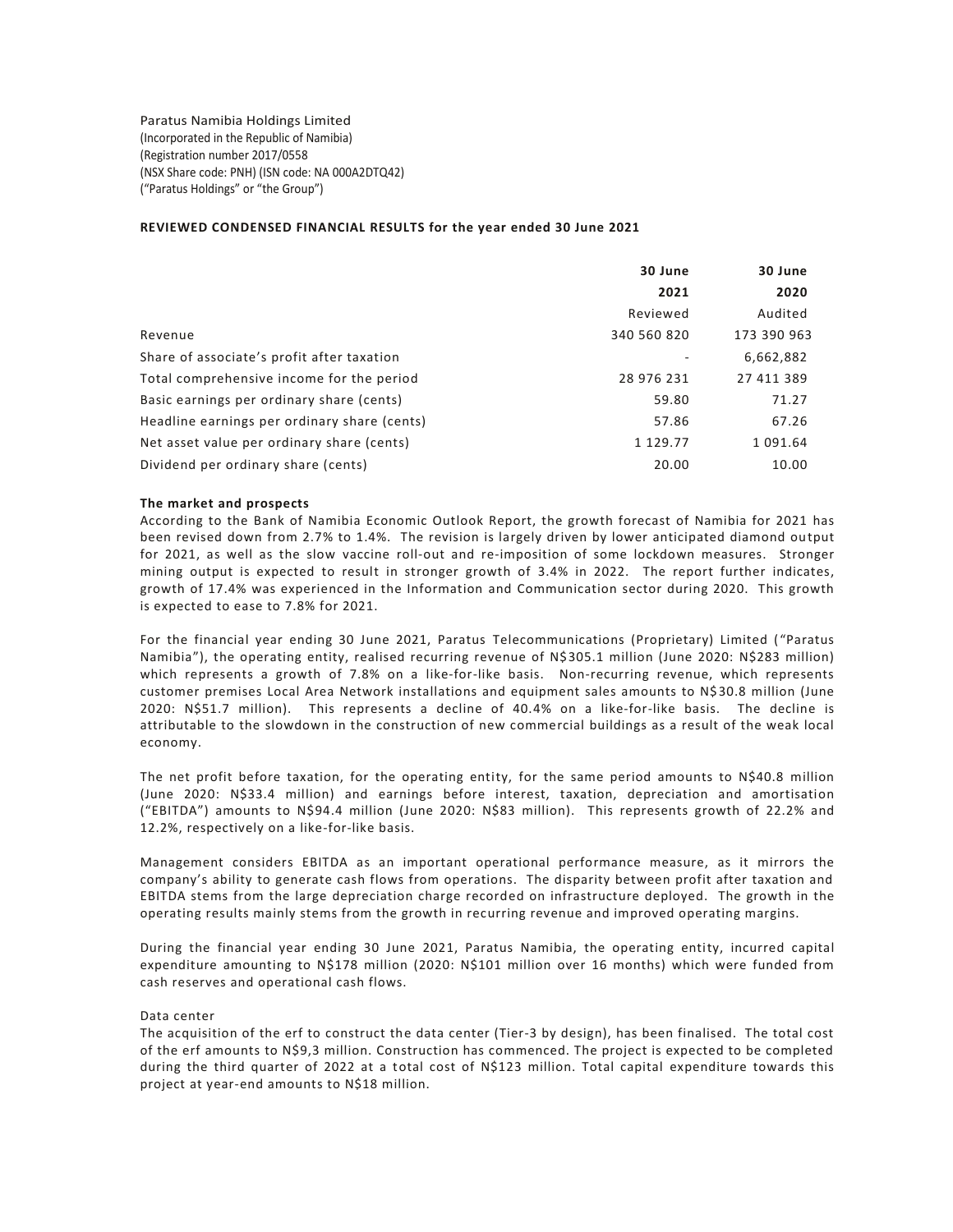# Fiber

A total of 342km new fiber ducts have been installed for the financial year ending June 2021. Windhoek suburbs, which include Eros, Klein Windhoek, Ludwigsdorf, Luxury Hill, Olympia, Kleine Kuppe, Prosperita, major routes in Pioneerspark, Cimbebasia and Academia were completed and now have access to fiber connectivity.

Fiber was also rolled out in Kramersdorf in Swakopmund as well as Meersig in Walvis Bay.

Phase 1 and 2 was completed in Grootfontein and the first customers were connected successfully.

Major expansions were done in Otjiwarongo which has resulted in healthy and continued growth.

New subscribers continued to join the network to the extent that backhaul capacity between Fiber Points of Presence had to be increased ten-fold to accommodate the growth.

#### SkyFi

Expansions were done to include Ondangwa and Katima Mulilo. A total of 24 new sectors were added to the network to accommodate the growth.

#### LTE

Additional sites were added to improve coverage and improve customer experience.

#### Cable Landing Station

Construction of the shell was completed and major systems installed as well as fronthaul trenching to the beach landing point have commenced.

#### Project - Golden Strip

The project consists of the installation of fiber backhaul between three major Northern towns of Namibia, which include Ondangwa, Ongwediva and Oshakati. The project also includes the installation of fiber access along the main routes in the towns, rolling out LTE and SkyFi infrastructure.

The fiber backhaul installation commenced together with site preparation and acquisition to house the LTE and SkyFi base stations.

# **Funding**

During May 2021 Paratus Holdings established an NSX approved N\$1 billion Domestic Medium-Term Note Programme pursuant to a Programme Memorandum. During June 2021 a first tranche of N\$200 million was raised through the Domestic Medium-Term Notes Programme.

The N\$200 million raised consist of the following:

N\$175 million in Senior Unsecured Floating Rate Notes maturing on 18 June 2024 and bearing interest at 300 basis points above the 3 Month ZAR JIBAR rate; and

N\$25 million in Senior Unsecured Floating Rate Notes maturing on 18 June 2026 and bearing interest at 325 basis points above the 3 Month ZAR JIBAR rate.

The interest that has accrued on these borrowings at year-end amounts to N\$478 275.

N\$66 million of the proceeds were utilised to settle the Development Bank of Namibia term loan and the remainder of the loan capital is to be utilised to fund the Data Center and other infrastructure roll-out for the 2022 financial year.

#### Events after the reporting period

As at the date of approval of the financial results, the Board was not aware of any material events after the reporting period.

# **Dividends declared**

The Group has declared dividends to the ordinary shareholders amounting to N\$ 9 744 624 (30 June 2020: N\$4 872 312), during the 2021 financial year.